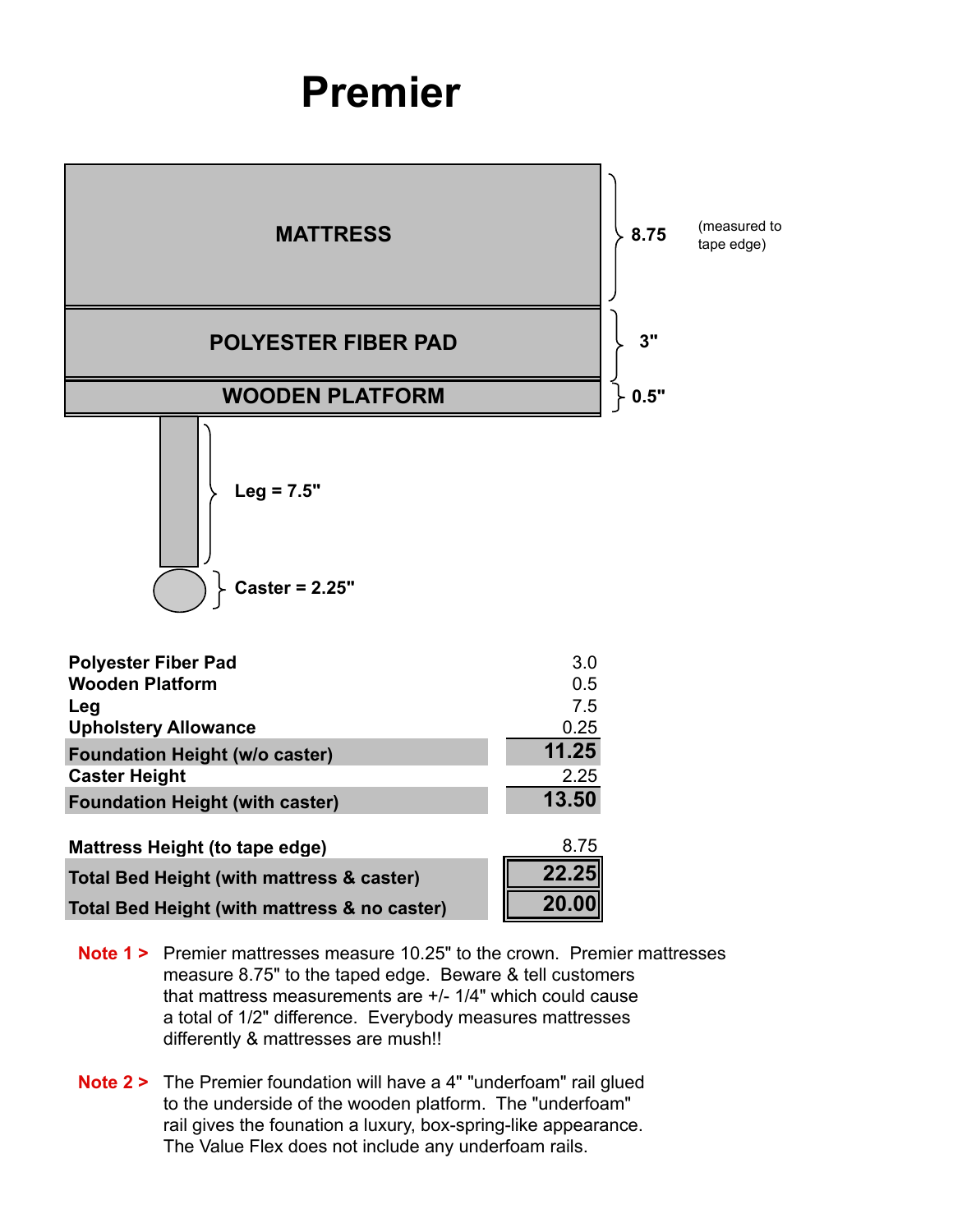## **Value Flex**



- **Note 1 >** Value mattresses measure 9.75" to the crown Value mattresses measure 8.75" to the taped edge. Beware & tell customers that mattress measurements are +/- 1/4" which could cause a total of 1/2" difference. Everybody measures mattresses differently & mattresses are mush!!
- **Note 2 >** The Premier foundation will have a 4" "underfoam" rail glued to the underside of the wooden platform. The "underfoam" rail gives the founation a luxury, box-spring-like appearance. The Value Flex does not include any underfoam rails.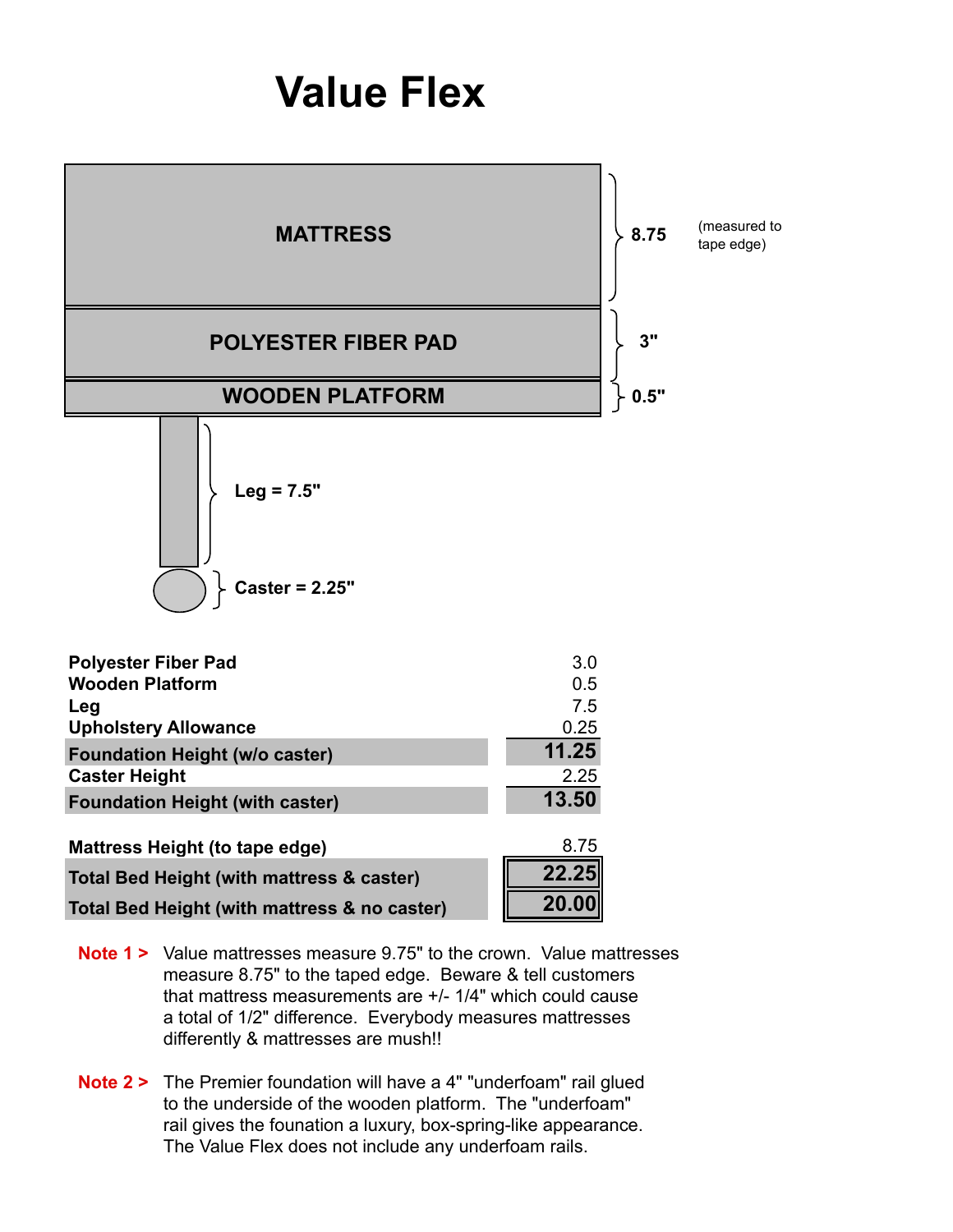## **Hi-Lo (Premier Mattress)**



**Note 1 >** Hi-Lo raises vertically 7" but also travels horizontally 7" towards the foot end of the bed.

**Note 2 >** Hi-Lo mattresses measure 10.25" to the crown. Hi-Lo mattresss measure 8.75" to the taped edge. Beware & tell customers that mattress measurements are +/- 1/4" which could cause a total of 1/2" difference.